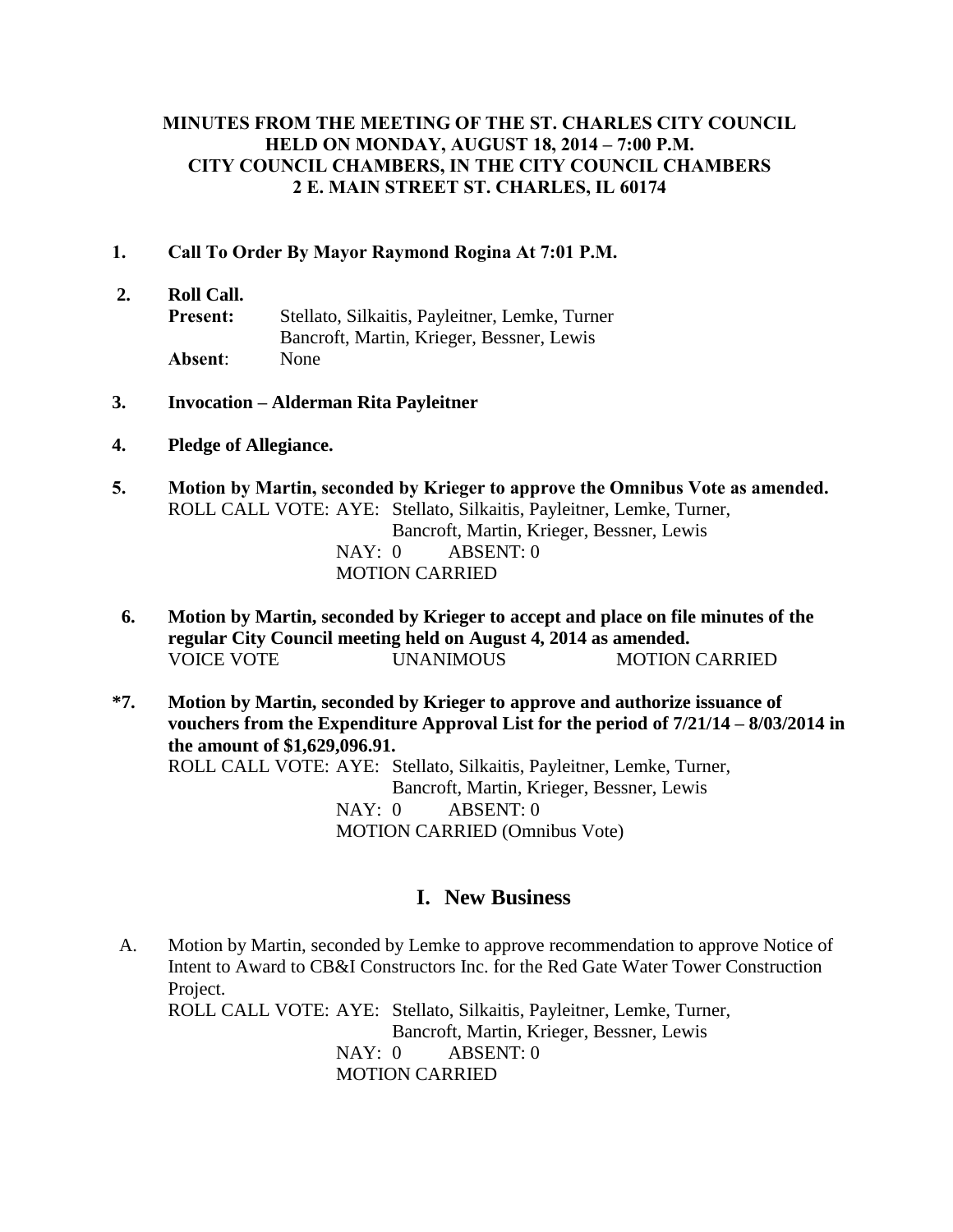City Council Meeting August 18, 2014 Page 2

John Lamb, Environmental Services Manager

Staff is requesting approval of a Notice of Intent to Award by the City Council for the Red Gate Water Tower Project. City staff and Engineering Enterprises, Inc. (EEI) went out to bid for the Red Gate Water Tower Construction Project in June. The bids were opened on August 6<sup>th</sup> and have been reviewed by City Staff and EEI. There were two bids submitted on the project with the low bidder being CB&I Constructors, Inc. in the amount of #3,685,900.00. The budgeted and loan approval amount for construction is \$3,800,000. As part of the IEPA Loan Program process the Notice of Intent to Award along with the bid packet will be submitted to IEPA for review. Once this review is completed and the documents are received back a Notice of Award will be issued.

# **II. Committee Reports**

- **A. Government Operations** None.
- **B. Government Services** None.

## **C. Planning and Development**

 1. Motion by Stellato, seconded by Silkaitis to approve a funding request for the rededication of Camp Kane and Jones Law Office. ROLL CALL VOTE: AYE: Stellato, Silkaitis, Payleitner, Lemke, Turner,

Bancroft, Martin, Krieger, Bessner, Lewis

NAY: 0 ABSENT: 0 MOTION CARRIED

## **Alder. Payleitner**

I want to make a request of Mr. Koenen, it says, it's contingent on additional information. Wondering if anything else was received.

## **Mark Koenen**

There has been no new information has been submitted relative to the application for funding from the City. What has been received, is a special event consideration which was submitted to Bob Vann. In that particular form the sponsoring organizations include, the City of St. Charles, Camp Kane Heritage Foundation, and the DAR. That does not relate to the funding component.

**Alder. Payleitner**

So we are just going to trust your office to get the proper paperwork before checks are written.

**Mark Koenen**

That is the process I am working with.

- **Mayor Rogina** It was clear that the payouts would occur upon receipt/reimbursement.
- 2. Motion by Stellato, seconded by Silkaitis to approve a Class B Liquor License for Top Table LLC to be located at 1 West Illinois Street, St. Charles.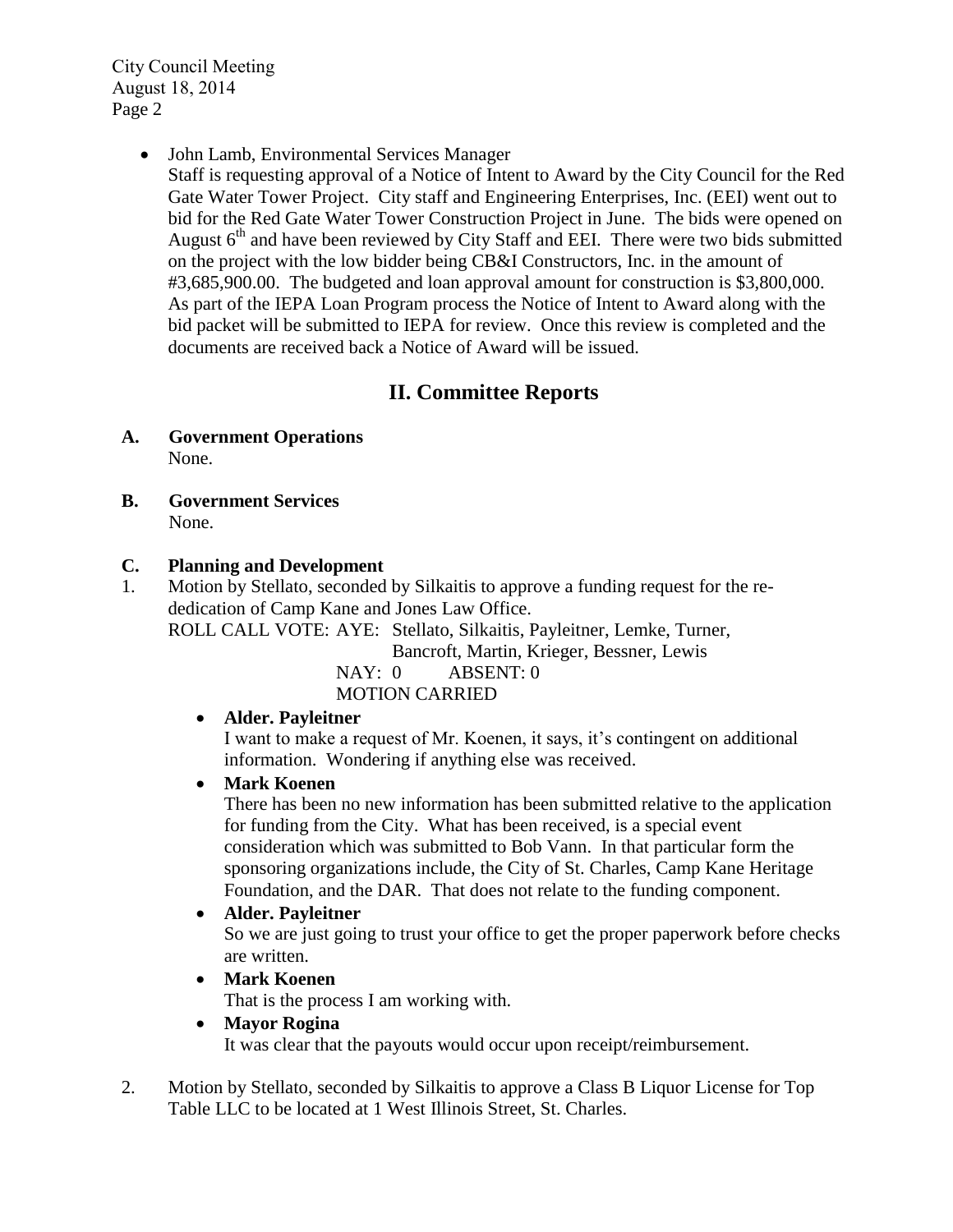ROLL CALL VOTE: AYE: Stellato, Silkaitis, Payleitner, Lemke, Turner,

Bancroft, Bessner, Lewis

NAY: Martin, Krieger ABSENT: 0

#### MOTION CARRIED

\*3. Motion by Martin, seconded by Krieger to accept and place on file Historic Preservation Commission Resolution No. 7-2014 A Resolution Recommending Approval of a Façade Improvement Grant Application (113 N.  $2<sup>nd</sup>$  Avenue – Tranquility Spa). ROLL CALL VOTE: AYE: Stellato, Silkaitis, Payleitner, Lemke, Turner,

Bancroft, Martin, Krieger, Bessner, Lewis

NAY: 0 ABSENT: 0 MOTION CARRIED (Omnibus Vote)

\*4. Motion by Martin, seconded by Krieger to approve a Façade Improvement Agreement for 113 N.  $2<sup>nd</sup>$  Avenue (Tranquility Spa).

ROLL CALL VOTE: AYE: Stellato, Silkaitis, Payleitner, Lemke, Turner,

Bancroft, Martin, Krieger, Bessner, Lewis

NAY: 0 ABSENT: 0

MOTION CARRIED (Omnibus Vote)

\*5. Motion by Martin, seconded by Krieger to accept and place on file Historic Preservation Commission Resolution No. 6-2014 A Resolution Recommending Approval of a Historic Sign Designation for (2520 W. Main Street. – St. Charles Bowl). ROLL CALL VOTE: AYE: Stellato, Silkaitis, Payleitner, Lemke, Turner,

Bancroft, Martin, Krieger, Bessner, Lewis

NAY: 0 ABSENT: 0

MOTION CARRIED (Omnibus Vote)

\*6. Motion to Motion by Martin, seconded by Krieger to approve a **Resolution 2014-74** Designating a Historic Sign for St. Charles Bowl, 2520 W. Main Street. ROLL CALL VOTE: AYE: Stellato, Silkaitis, Payleitner, Lemke, Turner,

Bancroft, Martin, Krieger, Bessner, Lewis

NAY: 0 ABSENT: 0

MOTION CARRIED (Omnibus Vote)

\*7. Motion by Martin, seconded by Krieger to approve an **Ordinance 2014-Z-19** Granting Approval of a Minor Change to a PUD Preliminary Plan (Legacy Business Center of St. Charles PUD - Lot 17).

ROLL CALL VOTE: AYE: Stellato, Silkaitis, Payleitner, Lemke, Turner,

Bancroft, Martin, Krieger, Bessner, Lewis

NAY: 0 ABSENT: 0

MOTION CARRIED (Omnibus Vote)

\*8. Motion by Martin, seconded by Krieger to approve and execute an easement for Public Utility, Stormwater Drainage and Detention between Omron Manufacturing of America, Inc. and the City of St. Charles.

ROLL CALL VOTE: AYE: Stellato, Silkaitis, Payleitner, Lemke, Turner,

Bancroft, Martin, Krieger, Bessner, Lewis

NAY: 0 ABSENT: 0

MOTION CARRIED (Omnibus Vote)